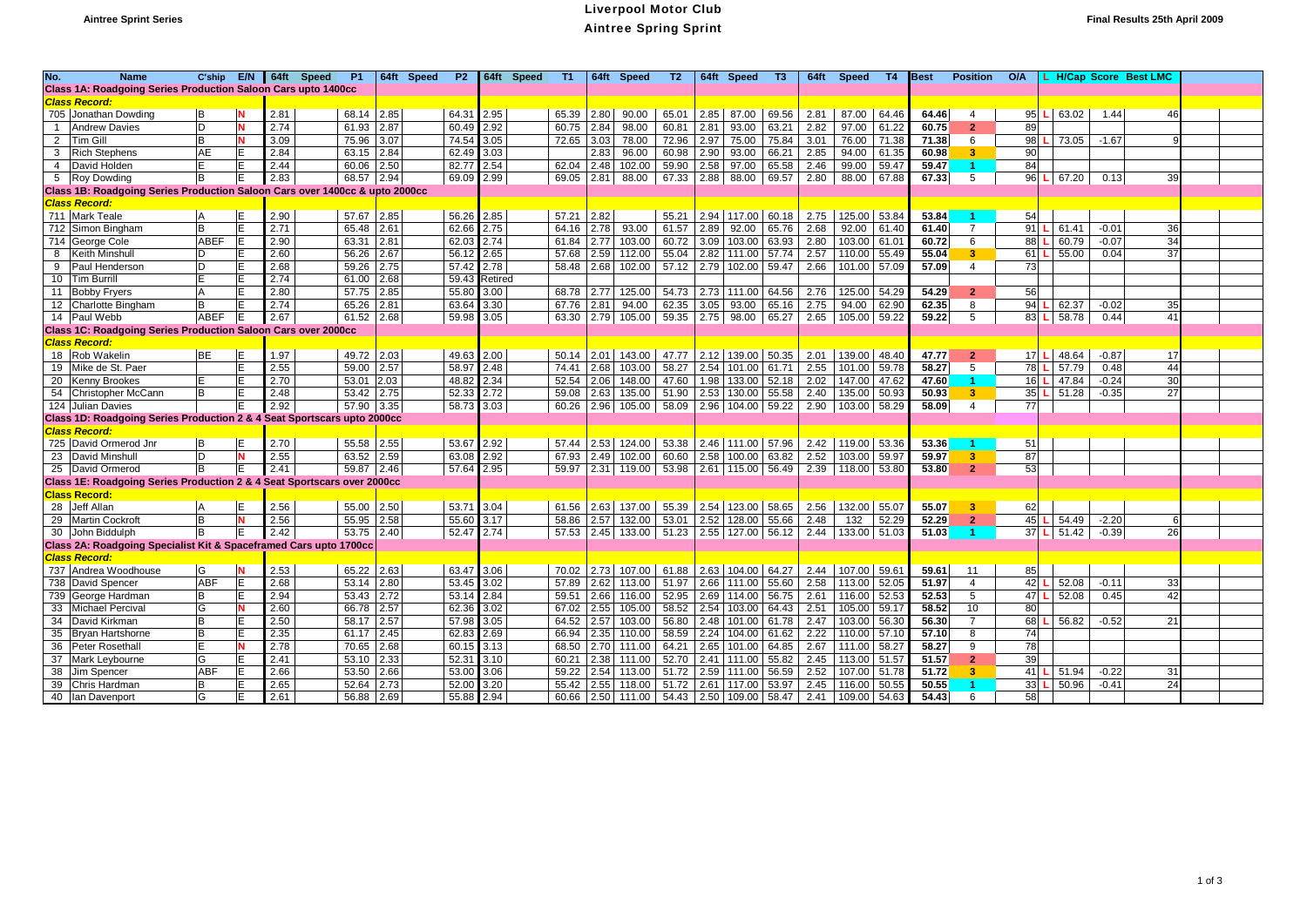## **Aintree Sprint Series** Liverpool Motor Club Aintree Spring Sprint **Final Results 25th April 2009**

| No. | <b>Name</b>                                                                                   | C'ship        |           | E/N 64ft Speed | <b>P1</b> |            | 64ft Speed | <b>P2</b>     |         | 64ft Speed | T1.   |      | 64ft Speed                          | T2    |      | 64ft Speed              | T3    | 64ft | <b>Speed</b>          | T4        | Best  | <b>Position</b>         | O/A |              | <b>H/Cap Score Best LMC</b> |  |
|-----|-----------------------------------------------------------------------------------------------|---------------|-----------|----------------|-----------|------------|------------|---------------|---------|------------|-------|------|-------------------------------------|-------|------|-------------------------|-------|------|-----------------------|-----------|-------|-------------------------|-----|--------------|-----------------------------|--|
|     | Class 2B: Roadgoing Specialist Kit & Spaceframed Cars over 1700cc                             |               |           |                |           |            |            |               |         |            |       |      |                                     |       |      |                         |       |      |                       |           |       |                         |     |              |                             |  |
|     | Class Record:                                                                                 |               |           |                |           |            |            |               |         |            |       |      |                                     |       |      |                         |       |      |                       |           |       |                         |     |              |                             |  |
|     | 42 Stephen Everall                                                                            | lG            |           | 2.53           | 59.70     | 2.80       |            | 59.00 3.05    |         |            | 61.55 |      | 2.47 106.00                         | 55.96 |      | 2.49 94.00 75.43        |       | 2.48 | 103.00 56.88          |           | 55.96 | 3 <sup>7</sup>          | 66  |              |                             |  |
|     | 43 Mark Wallwork                                                                              | BF            | lΕ        | 2.19           | 48.76     | 2.19       |            | 50.95         | 2.27    |            | 51.05 | 2.09 | 136.00                              | 47.88 |      | 1.97 134.00             | 50.36 | 1.99 | 137.00                | 47.46     | 47.46 |                         | 15  | 47.78        | $-0.32$<br>29               |  |
|     | 44 Anne Ballantyne                                                                            | G             |           | 2.83           | 60.56     | 2.78       |            | 57.21         | 3.22    |            | 67.67 |      | 2.70 118.00                         | 55.68 |      | 2.70 112.00 60.21       |       | 2.60 | 120.00 55.90          |           | 55.68 | $\overline{2}$          | 64  |              |                             |  |
|     | 45 Trevor Cottingham                                                                          | lG            | N         | 2.90           | 60.19     | 2.79       |            | 59.50         | 3.21    |            | 63.54 |      | 2.65 105.00 57.59 2.63 104.00 60.27 |       |      |                         |       | 2.71 | 103.00 58.11          |           | 57.59 | $\overline{4}$          | 75  |              |                             |  |
|     | Class 3B: Modified Limited Production Saloon Cars over 1400cc & upto 2000cc                   |               |           |                |           |            |            |               |         |            |       |      |                                     |       |      |                         |       |      |                       |           |       |                         |     |              |                             |  |
|     | <b>Class Record:</b>                                                                          |               |           |                |           |            |            |               |         |            |       |      |                                     |       |      |                         |       |      |                       |           |       |                         |     |              |                             |  |
|     | 46 John Moxham                                                                                | ABDF          | <b>IE</b> | 2.76           | 55.48     | 2.86       |            | 55.96         | 3.02    |            | 61.89 |      | 2.68 115.00                         | 54.26 |      | 2.67   110.00   62.08   |       | 2.64 | 115.00 54.18          |           | 54.18 |                         | 55  | $L$ 54.37    | $-0.19$<br>32               |  |
|     |                                                                                               |               | E         | 2.78           | 59.42     | 2.61       |            | 58.73         | 2.86    |            | 60.89 | 2.71 | 103.00                              | 57.42 | 2.60 | 101.00                  | 59.60 | 2.67 |                       |           | 56.66 | $\mathbf{R}$            | 71  | 57.56        | $-0.90$<br>16               |  |
|     | 47 Jeremy Coughlan                                                                            | B             | N         |                |           |            |            |               |         |            |       |      |                                     |       |      |                         |       |      | 104.00 56.66          |           |       |                         |     |              |                             |  |
| 48  | <b>Richard Foster</b>                                                                         | B             |           | 3.01           | 60.74     | 2.83       |            | 60.68         | 3.00    |            | 62.79 | 2.79 | 92.00                               | 60.03 | 2.78 | 91.00 62.24             |       | 2.78 | 92.00 58.96           |           | 58.96 | $\overline{4}$          | 82  | 59.47        | 22<br>$-0.51$               |  |
| 49  | <b>Graham Briscoe</b>                                                                         | <b>BF</b>     | N         | 2.85           | 60.92     | 2.93       |            | 60.28         | 3.28    |            | 61.04 | 2.81 | 92.00                               | 60.29 | 2.84 | 93.00                   | 60.80 | 2.74 | 92.00 59.67           |           | 59.67 | 5                       | 86  | 59.07        | 45<br>0.60                  |  |
|     | 50 Keith Webster                                                                              | lB.           | ΙE        | 2.77           | 59.79     | 2.94       |            | 62.24         | 2.95    |            | 60.90 |      | 2.65 107.00                         | 54.43 |      | 2.71 112.00 58.05       |       | 2.63 | 111.00 54.41          |           | 54.41 | $\mathbf{2}$            | 57  | 58.59        | $-4.18$                     |  |
|     | <b>Class 3C: Modified Limited Production S</b>                                                |               |           |                |           |            |            |               |         |            |       |      |                                     |       |      |                         |       |      |                       |           |       |                         |     |              |                             |  |
|     | <b>Class Record:</b>                                                                          |               |           |                |           |            |            |               |         |            |       |      |                                     |       |      |                         |       |      |                       |           |       |                         |     |              |                             |  |
|     | 52 James Hunt                                                                                 |               | E.        | 2.91           | 53.42     | 2.52       |            | 54.23         |         |            |       |      | 2.88   121.00   52.52               |       |      |                         |       | 2.90 | 113.00 52.81          |           | 52.52 | $\overline{2}$          | 46  |              |                             |  |
|     | 53 Simon Blackburn                                                                            | B             | <b>N</b>  | 2.90           | 63.81     | 2.95       |            | 59.19 3.31    |         |            | 63.64 | 2.83 | 121.00                              | 57.02 |      | 2.79 115.00 62.75       |       | 2.78 | 122.00                | 56.28     | 56.28 | 3.                      | 67  | 58.01        | $-1.73$                     |  |
|     | 55 Stuart Tranter                                                                             | <b>DF</b>     | E         | 2.66           | 53.61     | 2.59       |            | 53.35         | 2.83    |            |       |      | 54.62 2.61 120.00                   | 52.25 |      | 2.55 119.00 55.49       |       | 2.57 | 119.00 52.59          |           | 52.25 | $\mathbf{1}$            | 43  |              |                             |  |
|     | 923 John Ellis                                                                                |               | N         | 2.58           | 55.12     | 2.64       |            | 54.18 Retired |         |            |       |      |                                     |       |      |                         |       |      |                       |           |       |                         |     |              |                             |  |
|     | 17 William Hunt                                                                               |               | N         | 2.79           | 64.74     | 2.39       |            | 60.61         | 2.35    |            | 60.76 |      | 2.22 113.00                         |       |      | 57.41 2.19 113.00 58.18 |       |      | 2.18 111.00 56.51     |           | 56.51 | 4                       | 70  |              |                             |  |
|     | 123 Nick Wilkinson                                                                            |               |           | 2.77           | 58.16     | 2.78       |            | 56.45         | Retired |            |       |      |                                     |       |      |                         |       |      |                       |           |       |                         |     |              |                             |  |
|     | Class 3D: Modified Specialist Production Kit & Spaceframed Cars                               |               |           |                |           |            |            |               |         |            |       |      |                                     |       |      |                         |       |      |                       |           |       |                         |     |              |                             |  |
|     | <b>Class Record:</b>                                                                          |               |           |                |           |            |            |               |         |            |       |      |                                     |       |      |                         |       |      |                       |           |       |                         |     |              |                             |  |
|     | 57 Richard Kerr                                                                               | lG            | E.        | 2.41           | 47.98     | 2.44       |            | 48.35 2.83    |         |            | 52.31 | 2.31 | 133.00                              | 47.87 |      | 2.38 132.00 50.45       |       | 2.29 | 131.00 47.12          |           | 47.12 | 3 <sup>°</sup>          | 11  |              |                             |  |
|     | 58 Nick Parker                                                                                | G             | E         | 2.7            | 53.42     | 2.61       |            | 51.35         | 2.97    |            | 56.79 | 2.59 | 127.00                              | 50.92 | 2.59 | 123.00                  | 55.94 | 2.49 | 127.00                | 49.56     | 49.56 | 13                      | 29  |              |                             |  |
| 59  | Mike Clarke                                                                                   | G             | lE.       | 2.36           | 51.41     | 2.22       |            | 50.68         | 2.75    |            | 53.19 |      | 2.14 114.00                         | 48.81 |      | 2.19 107.00             | 51.55 | 2.19 | 113.00                | 48.06     | 48.06 | 6                       | 19  |              |                             |  |
|     | 60 Andrew Rushworth                                                                           | lG            | lE.       | 2.18           | 48.14     | 2.15       |            | 48.86         | 2.62    |            |       |      | 54.28 2.13 120.00                   | 47.34 |      | 2.12 118.00 51.66       |       | 2.06 | 118.00 47.23          |           | 47.23 | $\overline{4}$          | 13  |              |                             |  |
| 61  | Malcolm Mackay                                                                                | IF            | E         | 2.23           | fail      |            |            |               | Retired |            |       |      |                                     |       |      |                         |       |      |                       |           |       |                         |     |              |                             |  |
|     |                                                                                               | lG            | lE.       |                |           |            |            |               |         |            |       |      |                                     |       |      |                         |       |      |                       |           | 45.19 | 2 <sup>1</sup>          |     |              |                             |  |
|     | 62 Derek Hodder                                                                               |               | E         | 2.26           | 46.29     | 2.24       |            | 48.61         | 2.92    |            | 51.39 |      | 2.32 137.00                         | 45.19 |      | 2.22 132.00 48.57       |       |      | 2.16   132.00   45.33 |           |       |                         |     |              |                             |  |
| 63  | Roger Fish                                                                                    | B<br>IF       |           | 2.44           | 49.24     | 2.52       |            | 49.93         | 2.68    |            | 52.79 | 2.35 | 126.00                              | 48.36 |      | 2.49 125.00 51.12       |       |      |                       |           | 48.36 | $\overline{7}$          | 20  |              |                             |  |
|     | 64 Chris Boyd                                                                                 |               | ΙE        | 2.34           | 50.43     | 2.32       |            | 49.71         | 2.69    |            | 53.17 |      | 2.29 120.00                         | 48.96 |      | 2.27 118.00 51.85       |       |      |                       |           | 48.96 | 11                      | 25  |              |                             |  |
|     | 65 Mark Anson                                                                                 | G             | E         | 2.47           | 52.00     | 2.43       |            | 50.63         | 2.60    |            | 55.02 |      | 2.35 118.00                         | 49.24 | 2.38 | 118.00                  | 52.54 | 2.17 | 117.00 48.39          |           | 48.39 | 8                       | 21  |              |                             |  |
|     | 66 Terry Everall                                                                              | G             | E         | 2.41           | 46.40     | 2.37       |            | 45.84         | 2.92    |            | 51.40 |      | 2.24 139.00                         | 44.44 | 2.25 | 132.00                  | 50.27 | 2.21 | 137.00                | 44.88     | 44.44 |                         |     |              |                             |  |
|     | 67 Fraser Graham                                                                              |               | E         | 2.55           | 54.05     | 2.67       |            | 50.64         | 2.91    |            | 54.66 | 2.46 | 118.00                              | 49.43 |      | 2.47 119.00 51.03       |       | 2.40 | 119.00                | 48.71     | 48.71 | 9                       | 23  | 49.63        | $-0.92$<br>14               |  |
| 68  | <b>Garry Bunn</b>                                                                             | G             | E         | 2.55           | 50.16     | 2.55       |            | 50.05         | 2.67    |            | 54.45 | 2.53 | 125.00                              | 48.47 | 2.52 | 125.00                  | 51.79 | 2.43 | 124.00                | 47.36     | 47.36 | 5                       | 14  |              |                             |  |
|     | 69 Richard James                                                                              | G             | N         | 2.46           | 55.75     | 2.55       |            | 55.18         | 2.73    |            | 57.87 | 2.58 | 112.00                              | 53.31 |      | 2.47 112.00 57.60       |       | 2.47 | 112.00                | 53.39     | 53.31 | 16                      | 50  |              |                             |  |
| 70  | <b>Martin Rose</b>                                                                            | <b>BDF</b>    | E         | 1.90           | 50.43     | 1.93       |            | 50.43         | 2.18    |            | 52.93 | 1.88 | 125.00                              | 49.61 | 1.90 | 123.00                  | 52.53 | 1.90 | 119.00                | 50.29     | 49.61 | 14                      | 30  | 49.42        | 0.19<br>40                  |  |
|     | 71 Mathew Dixon                                                                               |               | E         | 2.29           | 55.33     | 2.31       |            | 53.78         | 2.68    |            | 56.75 | 2.23 | 107.00                              | 51.67 |      | 2.18 105.00 55.03       |       | 2.18 | 105.00 51.40          |           | 51.40 | 15                      | 38  |              |                             |  |
|     | 72 Paul Bowness                                                                               |               | E         | 2.37           | 50.64     | 2.42       |            | 49.47         | 2.52    |            | 53.56 |      | 2.34 118.00                         | 49.26 |      | 2.29 118.00 50.88       |       | 2.28 | 117.00                | 48.75     | 48.75 | 10                      | 24  |              |                             |  |
|     | 73 David Hussey                                                                               | lG            | lΕ        | 2.51           | 51.35     | 2.33       |            | 51.06         | 2.64    |            | 56.93 |      | 2.37 125.00 49.81                   |       |      | 2.42 121.00 55.19       |       |      | 2.24   124.00   49.44 |           | 49.44 | 12                      | 28  |              |                             |  |
|     | Class 3E: Modified Limited Production 2 & 4 Seat Sportscars upto 2000cc                       |               |           |                |           |            |            |               |         |            |       |      |                                     |       |      |                         |       |      |                       |           |       |                         |     |              |                             |  |
|     | <b>Class Record:</b>                                                                          |               |           |                |           |            |            |               |         |            |       |      |                                     |       |      |                         |       |      |                       |           |       |                         |     |              |                             |  |
|     | 776 Ian Butcher                                                                               | E             | E.        | 2.25           | 52.54     |            |            |               | 2.63    |            | 56.18 |      | 2.30 122.00 50.95                   |       |      | 2.27 118.00 54.07       |       | 2.48 | 53                    | 57.48     | 50.95 |                         | 36  |              |                             |  |
|     | 75 Marshall Rowland                                                                           | G             | E         | 2.43           | 57.70     | 2.55       |            | 56.99         | 2.55    |            | 62.20 | 2.29 | 109.00                              | 56.67 |      | 2.29 106.00 57.81       |       | 2.27 | 105.00                | 57.01     | 56.67 | $\overline{\mathbf{3}}$ | 72  |              |                             |  |
|     | 76 Martin Craske                                                                              | E             | E         | 2.36           | 54.01     |            |            |               | 2.39    |            | 55.81 |      | 2.22 120.00 52.70                   |       |      | 2.24 117.00 53.67       |       |      |                       |           | 52.70 | $\overline{2}$          | 49  |              |                             |  |
|     | Class 3F: Modified Limited Production 2 & 4 Sportscars over 2000cc                            |               |           |                |           |            |            |               |         |            |       |      |                                     |       |      |                         |       |      |                       |           |       |                         |     |              |                             |  |
|     | <b>Class Record:</b>                                                                          |               |           |                |           |            |            |               |         |            |       |      |                                     |       |      |                         |       |      |                       |           |       |                         |     |              |                             |  |
|     | 79 John Graham                                                                                | IBE.          | IE.       | 3.05           |           | 52.68 3.19 |            | 52.73 2.70    |         |            | 55.72 |      | 2.67 125.00 51.09                   |       |      | 2.63 125.00 53.72       |       |      | 2.61   126.00   50.66 |           | 50.66 | -1.                     |     | 34 L 51.63   | $-0.97$<br>-12              |  |
|     |                                                                                               |               |           |                |           |            |            |               |         |            |       |      |                                     |       |      |                         |       |      |                       |           |       |                         |     |              |                             |  |
|     | Class 4A: Sports Libre Cars up to 1700cc & Hillclimb Supersports Cars<br><b>Class Record:</b> |               |           |                |           |            |            |               |         |            |       |      |                                     |       |      |                         |       |      |                       |           |       |                         |     |              |                             |  |
|     |                                                                                               |               | E         |                | 54.53     | 2.62       |            | 53.59 2.66    |         |            |       |      | 2.40 124.00                         | 51.60 |      |                         |       |      | 2.32 114.00 52.08     |           | 51.60 |                         |     |              |                             |  |
|     | 783 Brian Ellory                                                                              | A<br><b>B</b> |           | 2.59           | 63.46     |            |            |               |         |            | 56.63 | 2.48 |                                     |       |      | 2.52 123.00 52.60       |       |      |                       |           |       | 3                       | 40  |              | $-7.21$                     |  |
|     | 784 Peter Ibbotson                                                                            |               | N         | 2.74           |           |            |            |               |         |            |       |      | 103.00                              | 54.98 |      | 2.41   101.00   58.15   |       | 2.45 | 103.00 55.50          |           | 54.98 | 5                       | 60  | 62.19        |                             |  |
|     | 82 Angus Buchan                                                                               | ΙA            | lE.       | 2.46           | 49.94     | 2.56       |            | 50.06         | 2.40    |            | 50.30 |      | 2.34 133.00                         | 47.83 |      | 2.35 128.00 52.04       |       | 2.24 | 132.00                | 47.16     | 47.16 |                         | 12  |              |                             |  |
|     | 83 Richard Houlgate                                                                           | İΑ            | E         | 2.82           | 52.92     | 2.70       |            | 54.23         | 2.61    |            | 54.02 |      | 2.43 125.00                         | 48.60 |      | 2.35 118.00 53.69       |       | 2.54 | 124.00 49.11          |           | 48.60 | 2 <sup>1</sup>          | 22  |              |                             |  |
|     | 84 Christopher Ibbotson                                                                       | B             | N         | 2.57           | 56.72     | 2.59       |            | 54.62         | 2.45    |            | 54.86 |      | 2.30 105.00                         | 52.27 |      | 2.33 104.00 53.13       |       | 2.25 | 104.00                | 53.09     | 52.27 | 4                       | 44  | 55.59        | $-3.32$                     |  |
|     | 85 Pete Nelson                                                                                | lв            | lE.       | 2.84           | 58.91     | 2.95       |            | 58.2          | 2.79    |            | 58.99 |      | 2.63 101.00 55.61                   |       |      | 2.56 100.00 56.97       |       | 2.56 | 99                    | 55.27     | 55.27 | 6                       | 63  | 49.29        | 5.98<br>47                  |  |
|     | Class 4B: Sports Libre Cars over 1700cc                                                       |               |           |                |           |            |            |               |         |            |       |      |                                     |       |      |                         |       |      |                       |           |       |                         |     |              |                             |  |
|     | <b>Class Record:</b>                                                                          |               |           |                |           |            |            |               |         |            |       |      |                                     |       |      |                         |       |      |                       |           |       |                         |     |              |                             |  |
|     | 87 Paul Norris                                                                                |               | E         | 2.81           |           | 51.94 2.54 |            | 50.19         |         |            |       |      | 2.38 144.00 49.66                   |       |      |                         |       | 2.34 |                       | 142 50.33 | 49.66 | - 11                    |     | $31 L$ 49.19 | 0.47<br>43                  |  |
|     | 88 Michael Webb                                                                               |               | lE.       | 2.85           |           | 58.86 3.27 |            | 59.02 2.99    |         |            |       |      | 59.49 8.24 73.00                    |       |      | 64.02 2.98 104.00 59.63 |       |      | 2.66 104.00 57.73     |           | 57.73 | $\overline{2}$          |     | 76 L 57.68   | 38<br>0.05                  |  |